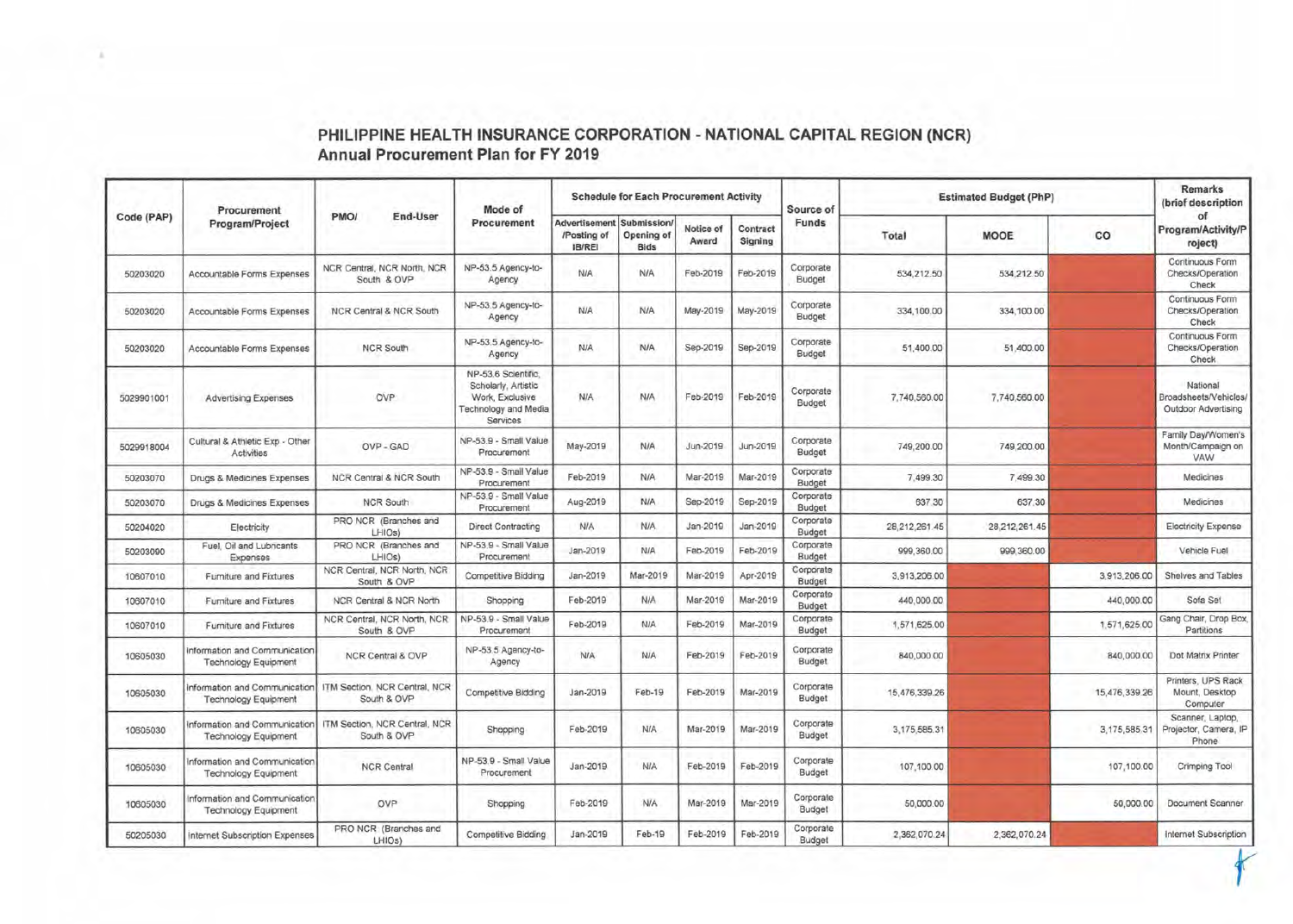|            | Procurement<br>Program/Project                    |                                                               | Mode of                                         |                                                    | <b>Schedule for Each Procurement Activity</b> |                    |                     | Source of           | <b>Estimated Budget (PhP)</b> |               | <b>Remarks</b><br>(brief description |                                                                                 |
|------------|---------------------------------------------------|---------------------------------------------------------------|-------------------------------------------------|----------------------------------------------------|-----------------------------------------------|--------------------|---------------------|---------------------|-------------------------------|---------------|--------------------------------------|---------------------------------------------------------------------------------|
| Code (PAP) |                                                   | PMO/<br>End-User                                              | Procurement                                     | Advertisement Submission/<br>/Posting of<br>IB/REI | Opening of<br><b>Bids</b>                     | Notice of<br>Award | Contract<br>Signing | Funds               | Total                         | <b>MOOE</b>   | co                                   | of<br>Program/Activity/P<br>roject)                                             |
| 5020301003 | <b>IT Supplies</b>                                | NCR Central & OVP                                             | Direct Contracting                              | <b>N/A</b>                                         | <b>N/A</b>                                    | Feb-2109           | Feb-2019            | Corporate<br>Budget | 447,228.60                    | 447,228.60    |                                      | Pitney Bowes Print<br>Head, Laminating<br>Patch and Film for ID<br>Card Printer |
| 5020301003 | <b>IT Supplies</b>                                | NCR Central, NCR North, NCR<br>South & OVP                    | NP-53.5 Agency-to-<br>Agency                    | <b>N/A</b>                                         | <b>N/A</b>                                    | Mar-2019           | Mar-2019            | Corporate<br>Budget | 519,187.29                    | 519, 187.29   |                                      | Ribbon, Flash Drive,<br>DVD, etc.                                               |
| 5020301003 | IT Supplies                                       | NCR Central, NCR North, NCR<br>South & OVP                    | Competitive Bidding                             | Jan-2019                                           | Feb-19                                        | Mar-2019           | Mar-2019            | Corporate<br>Budget | 18,325,000.00                 | 18,325,000.00 |                                      | <b>Toner Cartridges</b>                                                         |
| 5020301003 | <b>IT Supplies</b>                                | NCR Central, NCR North, NCR<br>South & OVP                    | Shopping                                        | Feb-2019                                           | <b>N/A</b>                                    | Mar-2019           | Mar-2019            | Corporate<br>Budget | 878,285.25                    | 878,285.25    |                                      | Cables, Connectors,<br>etc                                                      |
| 5020301003 | IT Supplies                                       | <b>NCR North</b>                                              | NP-53.5 Agency-to-<br>Agency                    | <b>N/A</b>                                         | <b>N/A</b>                                    | Jun-2019           | Jun-2019            | Corporate<br>Budget | 72,000.00                     | 72,000.00     |                                      | Ink                                                                             |
| 5020301003 | IT Supplies                                       | <b>NCR South</b>                                              | NP-53.5 Agency-to-<br>Agency                    | <b>N/A</b>                                         | <b>N/A</b>                                    | Sep-2019           | Sep-2019            | Corporate<br>Budget | 44,250.00                     | 44,250.00     |                                      | Thumb Drive                                                                     |
| 5020301003 | IT Supplies                                       | <b>NCR South</b>                                              | Shopping                                        | Jul-2019                                           | <b>N/A</b>                                    | Aug-2019           | Aug-2019            | Corporate<br>Budget | 174,368.25                    | 174.368.25    |                                      | Cable, UPS                                                                      |
| 50212020   | Janitorial Services                               | PRO NCR (Branches and<br>LHIO <sub>s</sub> )                  | <b>Competitive Bidding</b>                      | Jan-2019                                           | Feb-19                                        | Feb-2019           | Mar-2019            | Corporate<br>Budget | 16,609,734.23                 | 16,609,734.23 |                                      | Janitorial Services                                                             |
| 5029901002 | Marketing & Promotional<br>Expenses               | PRO NCR (Branches and<br>LHIOs)                               | <b>Competitive Bidding</b>                      | Jan-2019                                           | Feb-19                                        | Feb-2019           | Mar-2019            | Corporate<br>Budget | 10,083,520.00                 | 10,083,520.00 |                                      | Meals. Printable<br>Materials                                                   |
| 5029901002 | Marketing & Promotional<br>Expenses               | NCR Central, LHIO Manila, NCR<br>North, NCR South, Reach Out, | NP-53.10 Lease of<br>Real Property and<br>Venue | <b>N/A</b>                                         | <b>N/A</b>                                    | Feb-2019           | Mar-2019            | Corporate<br>Budget | 6,043,000.00                  | 6,043,000.00  |                                      | Meals and Venue                                                                 |
| 5029901002 | Marketing & Promotional<br>Expenses               | PRO NGR (Branches and<br>LHIOs)                               | NP-53.9 - Small Value<br>Procurement            | Feb-2019                                           | N/A                                           | Mar-2019           | Apr-2019            | Corporate<br>Budget | 8,323,600.00                  | 8,323,600.00  |                                      | Meals, Giveaways,<br>Printable Materials                                        |
| 10605110   | <b>Medical Equipment</b>                          | <b>NCR Central &amp; NCR South</b>                            | NP-53.9 - Small Value<br>Procurement            | Jan-2019                                           | <b>N/A</b>                                    | Feb-2019           | Feb-2019            | Corporate<br>Budget | 63,750.00                     |               | 63,750.00                            | Sphygmomanometer                                                                |
| 50203080   | Medical, Dental & Laboratory<br>Supplies Expenses | NCR Central, NCR North, NCR<br>South, OVP & PCARES            | NP-53.5 Agency-to-<br>Agency                    | <b>N/A</b>                                         | <b>N/A</b>                                    | Feb-2019           | Feb-2019            | Corporate<br>Budget | 65,895.96                     | 65,895.96     |                                      | Alcohol                                                                         |
| 50203080   | Medical, Dental & Laboratory<br>Supplies Expenses | NCR North & NCR South                                         | NP-53.5 Agency-to-<br>Agency                    | <b>N/A</b>                                         | <b>N/A</b>                                    | Mar-2019           | Mar-2019            | Corporate<br>Budget | 13,451.12                     | 13,451.12     |                                      | Surgical Mask, Band<br>Aid, Betadine, Cotton<br>Gloves, & Hand<br>Sanitizer     |
| 50203080   | Medical, Dental & Laboratory<br>Supplies Expenses | NCR North                                                     | NP-53.5 Agency-to-<br>Agency                    | <b>N/A</b>                                         | <b>NJA</b>                                    | May-2019           | May-2019            | Corporate<br>Budget | 25,488.06                     | 25,488.06     |                                      | Alcohol.                                                                        |
| 50203080   | Medical, Dental & Laboratory<br>Supplies Expenses | <b>NCR North</b>                                              | NP-53.9 - Small Value<br>Procurement            | May-2019                                           | <b>N/A</b>                                    | Jun-2019           | Jun-2019            | Corporate<br>Budget | 6,579.40                      | 6,579.40      |                                      | Surgical mask                                                                   |
| 50203080   | Medical, Dental & Laboratory<br>Supplies Expenses | <b>NCR South</b>                                              | NP-53.9 - Small Value<br>Procurement            | Jul-2019                                           | N/A                                           | Aug-2019           | Aug-2019            | Corporate<br>Budget | 1,575.00                      | 1,575.00      |                                      | Betadine and Cotton                                                             |
| 10605020   | Office Equipment                                  | <b>NCR Central &amp; NCR South</b>                            | <b>Competitive Bidding</b>                      | Feb-2019                                           | Feb-19                                        | Mar-2019           | Mar-2019            | Corporate<br>Budget | 1,875,000.00                  |               | 1,875,000.00                         | Queuing Machine                                                                 |
| 10605020   | Office Equipment                                  | NCR Central, NCR North, NCR<br>South & OVP                    | Shopping                                        | Feb-2109                                           | N/A                                           | Mar-2019           | Mar-2019            | Corporate<br>Budget | 1,897,051.67                  |               | 1,897,051.67                         | Various Office<br>Equipment                                                     |
| 10605020   | Office Equipment                                  | <b>NCR Central</b>                                            | NP-53.9 - Small Value<br>Procurement            | Jan-2019                                           | <b>N/A</b>                                    | Feb-2019           | Feb-2019            | Corporate<br>Budget | 103,125.00                    |               | 103,125.00                           | Events Equipment                                                                |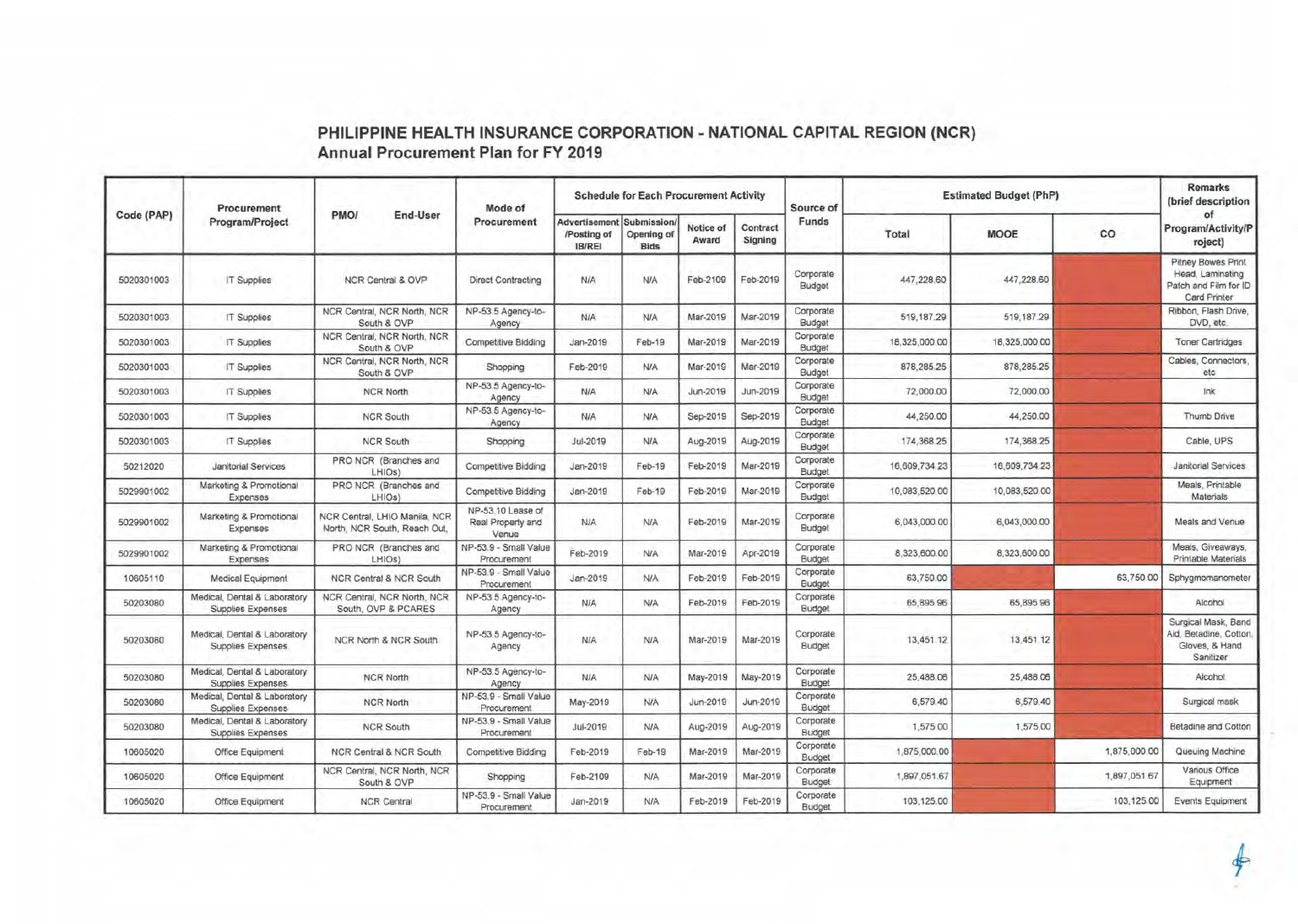|            | Procurement<br>Program/Project                    |                                                  | Mode of                                         |                                               | <b>Schedule for Each Procurement Activity</b>  |                    |                     | Source of           | <b>Estimated Budget (PhP)</b> | <b>Remarks</b><br>(brief description |    |                                                                |
|------------|---------------------------------------------------|--------------------------------------------------|-------------------------------------------------|-----------------------------------------------|------------------------------------------------|--------------------|---------------------|---------------------|-------------------------------|--------------------------------------|----|----------------------------------------------------------------|
| Code (PAP) |                                                   | PMO/<br><b>End-User</b>                          | Procurement                                     | Advertisement<br>/Posting of<br><b>IB/REI</b> | <b>Submission</b><br>Opening of<br><b>Bids</b> | Notice of<br>Award | Contract<br>Signing | Funds               | Total                         | <b>MOOE</b>                          | co | of<br>Program/Activity/P<br>roject)                            |
| 5029999005 | Corporate Forum                                   | PRO NCR (Branches and<br>LHIO <sub>s</sub> )     | NP-53.10 Lease of<br>Real Property and<br>Venue | <b>N/A</b>                                    | <b>N/A</b>                                     | Mar-2019           | Mar-2019            | Corporate<br>Budget | 9,372,250.00                  | 9,372,250.00                         |    | Various Forum                                                  |
| 5029999006 | Medical Expense                                   | OVP                                              | <b>Competitive Bidding</b>                      | Apr-2019                                      | Apr-19                                         | May-2019           | May-2019            | Corporate<br>Budget | 2,000,000.00                  | 2,000,000.00                         |    | Medical Expense                                                |
| 5029999003 | Registration of Motor Vehicle                     | OVP                                              | NP-53.5 Agency-to-<br>Agency                    | N/A                                           | <b>N/A</b>                                     | Feb-2109           | Feb-2019            | Corporate<br>Budget | 47,700.00                     | 47,700.00                            |    | Registration of<br>Vehicles                                    |
| 50205010   | Postage and Courier Services                      | NCR Central, NCR North, NCR<br>South & OVP       | NP-53.5 Agency-to-<br>Agency                    | <b>N/A</b>                                    | <b>N/A</b>                                     | Feb-2019           | Feb-2019            | Corporate<br>Budget | 7,484,270.00                  | 7,484,270.00                         |    | Postage and Courier<br>Expense                                 |
| 50299020   | Printing and Publication<br>Expenses              | NCR Central, NCR North & NCR<br>South            | Competitive Bidding                             | Jan-2019                                      | Feb-19                                         | Mar-2019           | Mar-2019            | Corporate<br>Budget | 2.173,707.00                  | 2,173,707.00                         |    | Member IDs                                                     |
| 50299020   | Printing and Publication<br>Expenses              | OVP & PAMS                                       | NP-53.9 - Small Value<br>Procurement            | Feb-2019                                      | <b>N/A</b>                                     | Mar-2019           | Mar-2019            | Corporate<br>Budget | 122,500.00                    | 122,500.00                           |    | Business Cards, etc.                                           |
| 5020301001 | Regular Office Supplies<br>Expenses               | NCR Central, NCR North & NCR<br>South            | Direct Contracting                              | <b>N/A</b>                                    | N/A                                            | Feb-2019           | Feb-2019            | Corporate<br>Budget | 661,765.52                    | 661,765.52                           |    | Pitney Bowes and<br>Risograph<br>Consumables                   |
| 5020301001 | <b>Reqular Office Supplies</b><br>Expenses        | NCR North, NCR South, OVP.<br>PCARES & Reach Out | NP-53.5 Agency-to-<br>Agency                    | <b>N/A</b>                                    | <b>N/A</b>                                     | Feb-2019           | Feb-2019            | Corporate<br>Budget | 5.616.942.73                  | 5,616,942.73                         |    | Various Office Supplies                                        |
| 5020301001 | <b>Regular Office Supplies</b><br>Expenses        | NCR North & NCR South                            | <b>Competitive Bidding</b>                      | Jan-2109                                      | Feb-09                                         | Mar-2019           | Mar-2019            | Corporate<br>Budget | 2,015,000.00                  | 2,015,000.00                         |    | Drum Kit                                                       |
| 5020301001 | <b>Regular Office Supplies</b><br>Expenses        | NCR North, NCR South, OVP.<br>PCARES & Reach Out | Shopping                                        | Feb-2019                                      | N/A                                            | Mar-2019           | Mar-2019            | Corporate<br>Budget | 1,240,202.60                  | 1,240,202.60                         |    | Various Office Supplies                                        |
| 5020301001 | <b>Regular Office Supplies</b><br><b>Expenses</b> | NCR North, NCR South, OVP &<br><b>PCARES</b>     | NP-53.9 - Small Value<br>Procurement            | Feb-2019                                      | <b>N/A</b>                                     | Mar-2019           | Mar-2019            | Corporate<br>Budget | 2,793,239.82                  | 2,793,239.82                         |    | Auto Supply Tools,<br>Hardware Tools, Office<br>Supplies, etc. |
| 5020301001 | <b>Regular Office Supplies</b><br>Expenses        | NCR North & NCR South                            | NP-53.5 Agency-to-<br>Agency                    | <b>N/A</b>                                    | <b>N/A</b>                                     | May-2019           | May-2019            | Corporate<br>Budget | 1,306,215.48                  | 1,306,215.48                         |    | <b>DTR</b>                                                     |
| 5020301001 | Regular Office Supplies<br>Expenses               | NCR North & NCR South                            | Shopping                                        | May-2019                                      | <b>NJA</b>                                     | Jun-2019           | Jun-2019            | Corporate<br>Budget | 120,307.60                    | 120,307.60                           |    | Ballpen, Thermal<br>Paper, Toner                               |
| 5020301001 | Regular Office Supplies<br>Expenses               | NCR Central, NCR North & NCR<br>South            | NP-53.9 - Small Value<br>Procurement            | May-2019                                      | <b>N/A</b>                                     | Jun-2019           | Jun-2019            | Corporate<br>Budget | 391,747.32                    | 391,747.32                           |    | Various Office Supplies                                        |
| 5020301001 | Regular Office Supplies<br>Expenses               | <b>NCR South</b>                                 | Direct Contracting                              | <b>N/A</b>                                    | <b>N/A</b>                                     | Sep-2019           | Sep-2019            | Corporate<br>Budget | 97,944.00                     | 97,944.00                            |    | Printing Machine<br>consumables                                |
| 5020301001 | Regular Office Supplies<br>Expenses               | NCR Central, NCR North, NCR<br>South & OVP       | NP-53.5 Agency-to-<br>Agency                    | <b>N/A</b>                                    | <b>N/A</b>                                     | Sep-2019           | Sep-2019            | Corporate<br>Budget | 3,205,566.83                  | 3,205,566.83                         |    | <b>/arious Office Supplies</b>                                 |
| 5020301001 | Regular Office Supplies<br>Expenses               | NCR Central, NCR North & NCR<br>South            | Shopping                                        | Aug-2019                                      | <b>N/A</b>                                     | Sep-2019           | Sep-2109            | Corporate<br>Budget | 740,317.60                    | 740,317.60                           |    | <b>/arious Office Supplies</b>                                 |
| 5020301001 | Regular Office Supplies<br>Expenses               | NCR Central, NCR North, NCR<br>South & OVP       | NP-53.9 - Small Value<br>Procurement            | Aug-2019                                      | N/A                                            | Sep-2019           | Sep-2019            | Corporate<br>Budget | 915, 120.20                   | 915.120.20                           |    | <b>Various Office Supplies</b>                                 |
| 5020301001 | Regular Office Supplies<br>Expenses               | NCR North & NCR South                            | NP-53.5 Agency-to-<br>Agency                    | <b>N/A</b>                                    | <b>N/A</b>                                     | Nov-2019           | Nov-2019            | Corporate<br>Budget | 896, 935.37                   | 896.935.37                           |    | Various Office Supplies                                        |
| 5020301001 | Regular Office Supplies<br>Expenses               | <b>NCR North</b>                                 | Shopping                                        | Sep-2019                                      | <b>N/A</b>                                     | Oct-2019           | Oct-2019            | Corporate<br>Budget | 47,957.60                     | 47,957.60                            |    | Various Office Supplies                                        |
| 5020301001 | Regular Office Supplies<br>Expenses               | <b>NCR South</b>                                 | NP-53.9 - Small Value<br>Procurement            | Sep-2019                                      | N/A                                            | Oct-2019           | Oct-2019            | Corporate<br>Budget | 93,200.00                     | 93,200.00                            |    | Various Office Supplies                                        |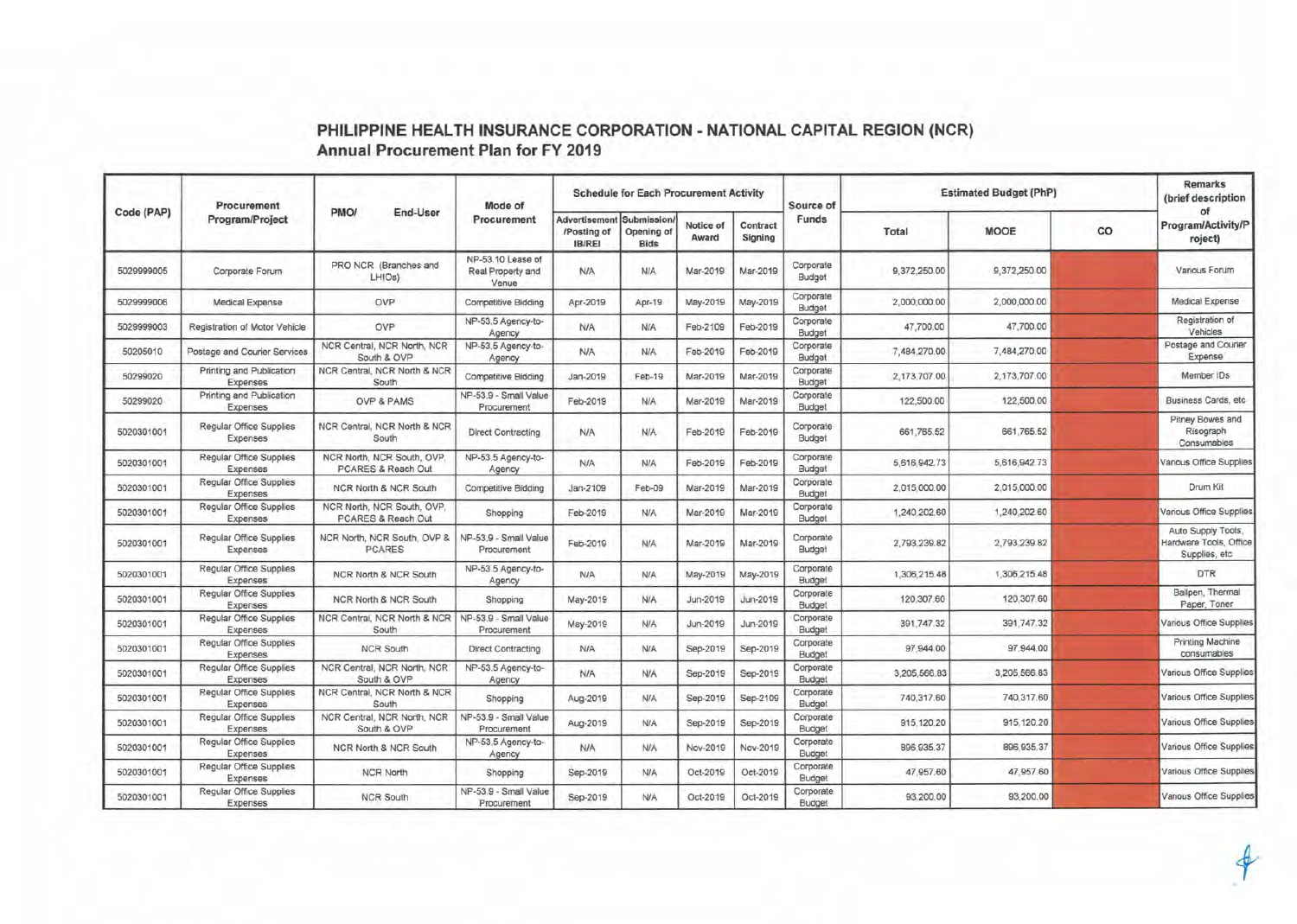|            | Procurement                                                                     |                                            | Mode of                                         |                                               | <b>Schedule for Each Procurement Activity</b> |                    |                     | Source of           | <b>Estimated Budget (PhP)</b> | <b>Remarks</b><br>(brief description |    |                                                                        |
|------------|---------------------------------------------------------------------------------|--------------------------------------------|-------------------------------------------------|-----------------------------------------------|-----------------------------------------------|--------------------|---------------------|---------------------|-------------------------------|--------------------------------------|----|------------------------------------------------------------------------|
| Code (PAP) | Program/Project                                                                 | PMO/<br>End-User                           | Procurement                                     | Advertisement<br>/Posting of<br><b>IB/REI</b> | Submission/<br>Opening of<br><b>Bids</b>      | Notice of<br>Award | Contract<br>Signing | Funds               | Total                         | <b>MOOE</b>                          | co | of<br>Program/Activity/P<br>roject)                                    |
| 50299050   | Rent / Lease Expenses                                                           | PRO NCR (Branches and<br>LHIOs)            | NP-53.10 Lease of<br>Real Property and<br>Venue | <b>N/A</b>                                    | N/A                                           | Jan-2019           | Jan-2019            | Corporate<br>Budget | 160,011,126.50                | 160,011,126.50                       |    | Office Space Rent                                                      |
| 50299050   | Rent / Lease Expenses                                                           | <b>PCARES</b>                              | NP-53.9 - Small Value<br>Procurement            | Mar-2019                                      | N/A                                           | Mar-2019           | Mar-2019            | Corporate<br>Budget | 64,800.00                     | 64,800.00                            |    | Vehicle Rent                                                           |
| 5021305003 | Repairs and Maintenance -<br><b>Communication Equipment</b>                     | OVP                                        | NP-53.9 - Small Value<br>Procurement            | Feb-2019                                      | <b>N/A</b>                                    | Feb-2019           | Feb-2019            | Corporate<br>Budget | 20,000.00                     | 20,000.00                            |    | Repairs and<br>Maintenance -<br>Communication<br>Equipment             |
| 50213070   | Repairs and Maintenance -<br>Furniture and Fixtures                             | OVP                                        | NP-53.9 - Small Value<br>Procurement            | Feb-2019                                      | <b>N/A</b>                                    | Feb-2019           | Feb-2019            | Corporate<br>Budget | 20,000.00                     | 20,000.00                            |    | Repairs and<br>Maintenance<br>Furniture and Fixtures                   |
| 5021305002 | Repairs and Maintenance - IT<br>Equipment                                       | OVP                                        | NP-53.9 - Small Value<br>Procurement            | Feb-2019                                      | <b>N/A</b>                                    | Feb-2019           | Feb-2019            | Corporate<br>Budget | 20,000.00                     | 20,000.00                            |    | Repairs and<br>Maintenance - IT<br>Equipment                           |
| 5021309002 | Repairs and Maintenance -<br>eased Assets Improvements<br>Building              | OVP                                        | NP-53.9 - Small Value<br>Procurement            | Feb-2019                                      | <b>N/A</b>                                    | Feb-2019           | Feb-2019            | Corporate<br>Budget | 100,000.00                    | 100,000.00                           |    | Repairs and<br>Maintenance - Leased<br>Assets Improvements<br>Building |
| 5021305001 | Repairs and Maintenance -<br>Office Equipment                                   | OVP                                        | NP-53.9 - Small Value<br>Procurement            | Feb-2019                                      | <b>N/A</b>                                    | Feb-2019           | Feb-2019            | Corporate<br>Budget | 500,000.00                    | 500,000.00                           |    | Repairs and<br>Maintenance - Office<br>Equipment                       |
| 50213060   | Repairs and Maintenance<br><b>Transportation Equipment</b>                      | OVP                                        | NP-53.9 - Small Value<br>Procurement            | Feb-2019                                      | N/A                                           | Feb-2019           | Feb-2019            | Corporate<br>Budget | 400,000.00                    | 400,000.00                           |    | Repairs and<br>Maintenance -<br>Transportation<br>Equipment            |
| 50212030   | <b>Security Services</b>                                                        | PRO NCR (Branches and<br>LHIOs)            | <b>Competitive Bidding</b>                      | Jan-2019                                      | Feb-19                                        | Feb-2019           | Mar-2019            | Corporate<br>Budget | 32,001,876.84                 | 32,001,876.84                        |    | <b>Security Services</b>                                               |
| 5020321001 | Semi-Expendable<br><b>Communication Equipment</b>                               | <b>NCR North</b>                           | NP-53.9 - Small Value<br>Procurement            | Feb-2019                                      | <b>N/A</b>                                    | Mar-2019           | Mar-2019            | Corporate<br>Budget | 26,812.50                     | 26,812.50                            |    | Two-Way Radio                                                          |
| 5020322001 | Semi-Expendable Furniture and<br>Fixtures                                       | NCR Central, NCR North, NCR<br>South & OVP | Competitive Bidding                             | Jan-2019                                      | Feb-19                                        | Feb-2019           | Mar-2019            | Corporate<br>Budget | 1,855,319.98                  | 1,855,319.98                         |    | Various Chairs                                                         |
| 5020322001 | Semi-Expendable Furniture and<br>Fixtures                                       | NCR Central, NCR North, NCR<br>South & OVP | NP-53.9 - Small Value<br>Procurement            | Jan-2019                                      | N/A                                           | Feb-2019           | Feb-2019            | Corporate<br>Budget | 1,800,809.89                  | 1,800,809.89                         |    | Various Furnitures and<br>Fixtures                                     |
| 5020322001 | Semi-Expendable Furniture and<br>Fixtures                                       | <b>NCR South</b>                           | NP-53.9 - Small Value<br>Procurement            | Jul-2019                                      | N/A                                           | Aug-2019           | Aug-2019            | Corporate<br>Budget | 118, 162.50                   | 118, 162.50                          |    | Various Furnitures and<br>Fixtures                                     |
| 5020321003 | Semi-Expendable Information<br>and Communication<br><b>Technology Equipment</b> | NCR Cental & NCR North                     | Shopping                                        | Feb-2019                                      | <b>N/A</b>                                    | Mar-2019           | Mar-2019            | Corporate<br>Budget | 224,931.28                    | 224,931.28                           |    | Various IT Equipment                                                   |
| 5020321003 | Semi-Expendable Information<br>and Communication<br><b>Technology Equipment</b> | <b>NCR South</b>                           | NP-53.9 - Small Value<br>Procurement            | Feb-2019                                      | <b>N/A</b>                                    | Mar-2019           | Mar-2019            | Corporate<br>Budget | 33,550.00                     | 33,550.00                            |    | Various IT Equipment                                                   |
| 5020321005 | Semi-Expendable Medical<br>Equipment                                            | <b>NCR Central</b>                         | NP-53.9 - Small Value<br>Procurement            | Feb-2019                                      | <b>N/A</b>                                    | Mar-2019           | Mar-2019            | Corporate<br>Budget | 2,475.00                      | 2,475.00                             |    | Stethoscope                                                            |